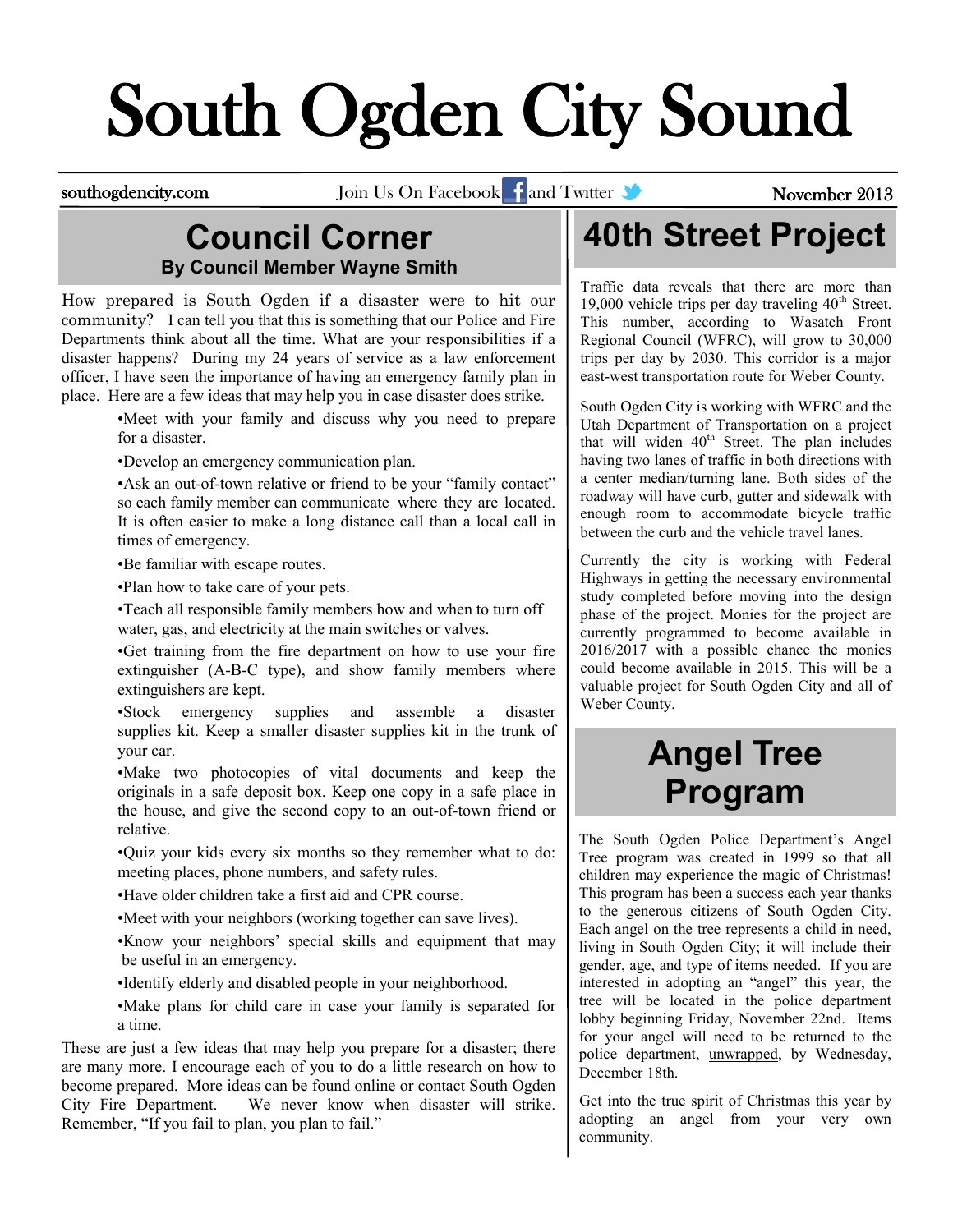#### **Senior Center News**

**580 39th Street, South Ogden, UT 84403**  **801-393-9539** Monday through Wednesday 10:00 a.m. to 3:00 p.m. Thursday 9:00 a.m. to 4:00 p.m. Friday—10:00 a.m. to 2:00 p.m.

#### **November 2013**

| Monday                                                                                                                                                           | Tuesday                                                       | Wednesday                                                                                          | Thursday                                                                                                                        | Friday                                                                                                  |
|------------------------------------------------------------------------------------------------------------------------------------------------------------------|---------------------------------------------------------------|----------------------------------------------------------------------------------------------------|---------------------------------------------------------------------------------------------------------------------------------|---------------------------------------------------------------------------------------------------------|
|                                                                                                                                                                  |                                                               |                                                                                                    |                                                                                                                                 | 15<br>Lunch-11:30 a.m.<br>Sweet & Sour Pork<br><b>Family History</b><br>Computer Class-<br>$12:30$ p.m. |
| 18<br>Mahjong-10 a.m.<br>Pats Feet-10 a.m.<br>Bridgetts Hair-<br>10 a.m.<br>Lunch- $11:30$ a.m.<br>Beef Stroganoff<br>Oil Painting-1 p.m.<br>Quilt Tying All Day | 19<br>Lunch $-11:30$ a.m.<br>Tilapia<br>Ceramics-12 p.m.      | 20<br>Exercise Class—<br>$10:15$ a.m.<br>Lunch- $11:30$ a.m.<br>Corned Beef<br>$Bingo=12:30 p.m.$  | 21<br>Tai Chi—9 a.m.<br>Lunch- $11:30$ a.m.<br><b>BBQ</b> Chicken<br>Beginning Computer<br>Class 11 a.m.<br>Ceramics— $12$ p.m. | 22<br>Lunch— $11:30$ a.m.<br>Cubed Steak<br>Family History<br>Computer Class—<br>$12:30$ p.m.           |
| 25<br>Mahjong-10 a.m.<br>Lunch $-11:30$ a.m.<br>Beef Cubes<br>Oil Painting-1 p.m.<br>Quilt Tying All Day                                                         | 26<br>Lunch- $11:30$ a.m.<br>Pork Chop<br>Ceramics— $12$ p.m. | 27<br>Exercise Class-<br>$10:15$ a.m.<br>Lunch- $11:30$ a.m.<br>Roast Turkey<br>$Bingo-12:30 p.m.$ | 28<br>Thanksgiving<br>Center Closed                                                                                             | 29<br>Center Closed                                                                                     |

#### **December 2013**

| Monday                                                                                                                        | Tuesday                                                           | Wednesday                                                                                         | Thursday                                                                                                                 | Friday                                                                                                 |
|-------------------------------------------------------------------------------------------------------------------------------|-------------------------------------------------------------------|---------------------------------------------------------------------------------------------------|--------------------------------------------------------------------------------------------------------------------------|--------------------------------------------------------------------------------------------------------|
| $\overline{2}$<br>Mahjong-10 a.m.<br>Lunch— $11:30$ a.m.<br>Chicken Fried Steak<br>Oil Painting—1 p.m.<br>Quilt Tying All Day | 3<br>Lunch—11:30 a.m.<br>Beef Bake<br>Ceramics— $12$ p.m.         | 4<br>Exercise Class—<br>$10:15$ a.m.<br>Lunch—11:30 a.m.<br>Battered Fish<br>$Bingo=12:30 p.m.$   | 5<br>Tai Chi-9 a.m.<br>Lunch $-11:30$ a.m.<br>Roast Beef<br>Beginning Comput-<br>er Class 11 a.m.<br>Ceramics— $12$ p.m. | 6<br>Lunch $-11:30$ a.m.<br>Malibu Chicken<br><b>Family History</b><br>Computer Class—<br>$12:30$ p.m. |
| 9<br>Mahjong $-10$ a.m.<br>Lunch— $11:30$ a.m.<br>Fried Chicken<br>Oil Painting—1 p.m.<br>Quilt Tying All Day                 | 11<br>Lunch- $11:30$ a.m.<br>Teriyaki Beef<br>Ceramics- $12$ p.m. | 11<br>Exercise Class—<br>$10:15$ a.m.<br>Lunch— $11:30$ a.m.<br>Creamed Ham<br>$Bingo=12:30 p.m.$ | 12<br>Tai Chi-9 a.m.<br>Lunch $-11:30$ a.m.<br>Spaghetti<br>Beginning Comput-<br>er Class 11 a.m.<br>Ceramics— $12$ p.m. | 13<br>Lunch—11:30 a.m.<br>Chicken Stripes<br><b>Family History</b><br>Computer Class—<br>$12:30$ p.m.  |

### **Welcome To South Ogden City**

#### **Arkhon**

Social Media 5896 Ridgeline Dr Suite C 385-244-0190 **Cobalt Mortgage**

Mortgage Lender 1481 E 5600 S 425-496-2703

**Massage Therapies, Inc.** Massage Therapist 1069 E 5050 S 801-510-5627

**Phelps & Associates** Legal Nurse Consulting 1293 E 6125 S 801-550-2917

**Spoon and Spatula** Cooking Classes and Parties 1867 E Skyline Dr 801-540-5407

#### **The Home Maintenance Team**

Handyman, Property Maintenance 4226 S 850 E 801-920-3303

**Maple Garden**

Restaurant 3798 Washington Blvd 801-601-8169

### **Neighborhood Cleanup Program and Mixed/Green Waste Trailer**

We had another great year of renting out our neighborhood dumpster and our mixed/green waste trailers. Unfortunately, it is time to close this program for the winter. As of November 1, 2013, the trailers will not be available for rent. The rental program will begin again April 1, 2014. Thanks for utilizing this valuable program and helping to keep South Ogden a beautiful place to live.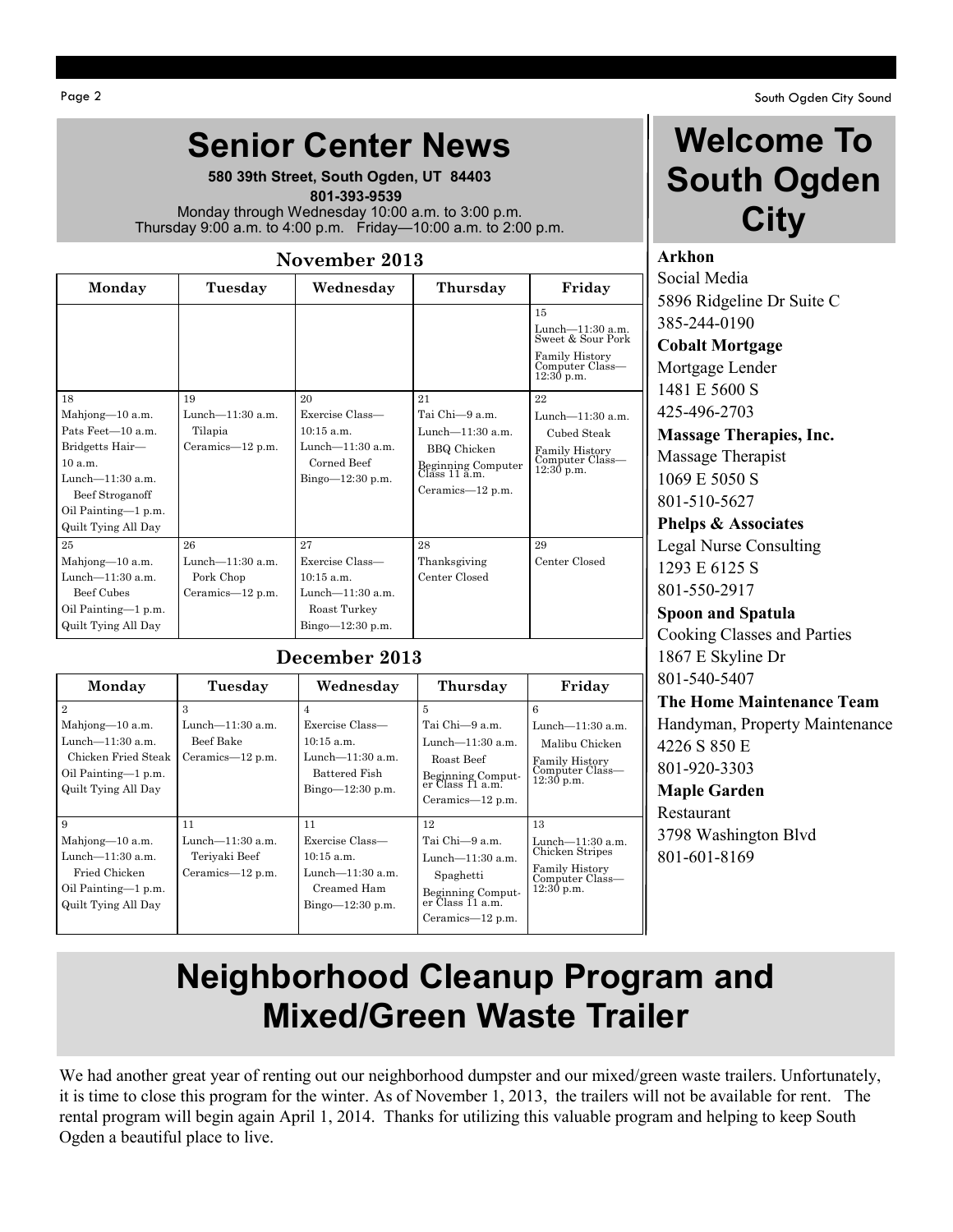### **South Ogden City Fire Explorer Program**

In March 2010, South Ogden Fire Department joined with the Boy Scouts of America to form a Fire Explorer Program. The program was designed for young adults, both male and female between the ages of 15 and 21 to explore a possible career interest in the fields of fire fighting and/or EMS.

The Fire Explorer program, being a branch of the Boy Scouts of America, is an all-volunteer program and is not financially supported by South Ogden Fire Department or South Ogden City. The advising corps of the program, predominantly members of South Ogden Fire Department, volunteer their time to mentor the Explorers in their professional field by giving them the opportunity to participate in hands-on activities in fire and EMS operations.

The South Ogden Fire Explorers meet weekly on Thursday nights from 6 p.m. until 9 p.m. and on the last Saturday of each month from 9 a.m. until 5p.m. at South Ogden Fire Department (3950 Adams Avenue).

The program is not just for South Ogden City residents but to anyone who has an interest and can meet certain program requirements. For additional information please contact the South Ogden Fire Explorers at (801) 622-2761. Emails can be sent to James Osgood (Post Commander) at [josgood@southogdenfire.com](mailto:josgood@southogdenfire.com) or Scott Fannin (Post Advisor) at [sfan](mailto:sfannin@southogdenfire.com)[nin@southogdenfire.com.](mailto:sfannin@southogdenfire.com) You can also check us out on Facebook at SOFD Explorer Post 881.

## **Keeping Your Family Safe: Tips from South Ogden Fire Department**

A fireplace is a fantastic feature and a cozy way to warm up a room but it's important to have yours inspected and cleaned annually. Make sure your fireplace is properly vented to the outside and inspect it for any leaks in the exhaust pipe. Clean your chimney regularly or hire a professional to do the job.

Don't burn anything in the fireplace other than natural wood and never leave a fire unattended under any circumstances. Be sure your children understand fireplace safety and monitor them and your pets at all times when they are around a burning fireplace.

### **City Offices Closed and Delays in Garbage Pickup**

City Offices will be closed on Thursday and Friday, November 28th and 29th, in observation of the Thanksgiving Holiday. Also, because of the Thanksgiving Holiday, Thursday and Friday pick-up will be delayed one day.

### **City's Fall Maintenance**

The Public Works Department has been working to complete fall maintenance and cleanup around the city. This consists, in part, of sweeping the city streets and pruning trees. Please note that residents are responsible to prune trees in the park strips. This requires a free permit that can be acquired at City Hall.

The City does not offer programs for picking up bagged leaves and the city asks that residents discard them properly. Please keep gutters clean of fallen leaves and please do not sweep fallen leaves from your property into the gutter as they can clog the City's storm drain system. Individuals caught dumping items into city gutters or storm drain system may be criminally prosecuted and may be required to pay all costs associated with the cleanup of areas it may affect downstream. If you suspect or witness illegal dumping into the storm drain system, please notify the Public Works Department at 801-622-2900.

### **Business Alliance**

South Ogden City area businesses interested in networking with others are invited to attend a free luncheon held the first Wednesday of each month at noon. Meetings are held at Old City Hall, 560 39th Street. Please go to [www.southogdencity.com](http://www.southogdencity.com/) and click on the "Business Alliance" link for current meeting topics.